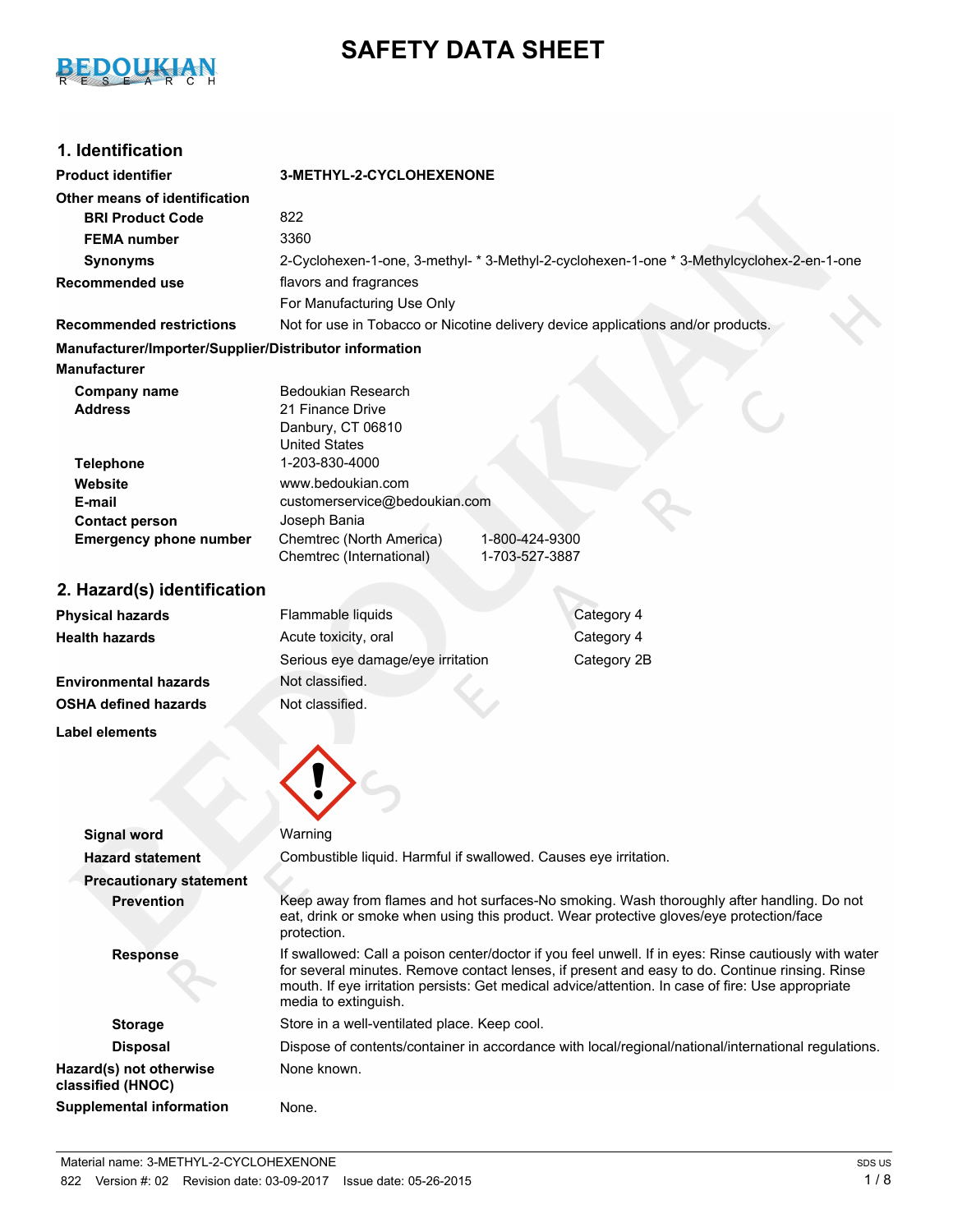# **3. Composition/information on ingredients**

#### **Substances**

| <b>Chemical name</b>                                                         | Common name and synonyms                                                                                                                                                                               | <b>CAS number</b> | $\%$          |
|------------------------------------------------------------------------------|--------------------------------------------------------------------------------------------------------------------------------------------------------------------------------------------------------|-------------------|---------------|
| 3-METHYL-2-CYCLOHEXENONE                                                     | 2-Cyclohexen-1-one, 3-methyl-<br>3-Methyl-2-cyclohexen-1-one<br>3-Methylcyclohex-2-en-1-one                                                                                                            | 1193-18-6         | 100           |
| <b>Stabilizers</b>                                                           | <b>Common name and synonyms</b>                                                                                                                                                                        | <b>CAS number</b> | $\frac{9}{6}$ |
| <b>Chemical name</b>                                                         |                                                                                                                                                                                                        |                   |               |
| synthetic alpha tocopherol                                                   |                                                                                                                                                                                                        | 10191-41-0        | 0.1           |
|                                                                              | *Designates that a specific chemical identity and/or percentage of composition has been withheld as a trade secret.                                                                                    |                   |               |
| <b>Composition comments</b>                                                  | Occupational Exposure Limits for stabilizers are listed in Section 8.                                                                                                                                  |                   |               |
| 4. First-aid measures                                                        |                                                                                                                                                                                                        |                   |               |
| <b>Inhalation</b>                                                            | Move to fresh air. Call a physician if symptoms develop or persist.                                                                                                                                    |                   |               |
| <b>Skin contact</b>                                                          | Wash off with soap and water. Get medical attention if irritation develops and persists.                                                                                                               |                   |               |
| Eye contact                                                                  | Immediately flush eyes with plenty of water for at least 15 minutes. Remove contact lenses, if<br>present and easy to do. Continue rinsing. Get medical attention if irritation develops and persists. |                   |               |
| Ingestion                                                                    | Rinse mouth. If vomiting occurs, keep head low so that stomach content doesn't get into the lungs.<br>Get medical advice/attention if you feel unwell.                                                 |                   |               |
| <b>Most important</b><br>symptoms/effects, acute and<br>delayed              | Irritation of eyes. Exposed individuals may experience eye tearing, redness, and discomfort.                                                                                                           |                   |               |
| Indication of immediate<br>medical attention and special<br>treatment needed | Provide general supportive measures and treat symptomatically. Keep victim warm. Keep victim<br>under observation. Symptoms may be delayed.                                                            |                   |               |
| <b>General information</b>                                                   | Ensure that medical personnel are aware of the material(s) involved, and take precautions to<br>protect themselves. Show this safety data sheet to the doctor in attendance.                           |                   |               |
| 5. Fire-fighting measures                                                    |                                                                                                                                                                                                        |                   |               |
| Suitable extinguishing media                                                 | Water fog. Foam. Dry chemical powder. Carbon dioxide (CO2).                                                                                                                                            |                   |               |
| Unsuitable extinguishing<br>media                                            | Do not use water jet as an extinguisher, as this will spread the fire.                                                                                                                                 |                   |               |
| Specific hazards arising from<br>the chemical                                | The product is combustible, and heating may generate vapors which may form explosive vapor/air<br>mixtures. During fire, gases hazardous to health may be formed.                                      |                   |               |
| Special protective equipment<br>and precautions for firefighters             | Self-contained breathing apparatus and full protective clothing must be worn in case of fire.                                                                                                          |                   |               |
| <b>Fire fighting</b><br>equipment/instructions                               | In case of fire and/or explosion do not breathe fumes. Move containers from fire area if you can do<br>so without risk.                                                                                |                   |               |
| <b>Specific methods</b>                                                      | Use standard firefighting procedures and consider the hazards of other involved materials.                                                                                                             |                   |               |
| <b>General fire hazards</b>                                                  | Combustible liquid.                                                                                                                                                                                    |                   |               |
| 6. Accidental release measures                                               |                                                                                                                                                                                                        |                   |               |

**Personal precautions, protective equipment and emergency procedures**

Keep unnecessary personnel away. Keep people away from and upwind of spill/leak. Eliminate all ignition sources (no smoking, flares, sparks, or flames in immediate area). Wear appropriate protective equipment and clothing during clean-up. Do not touch damaged containers or spilled material unless wearing appropriate protective clothing. Ensure adequate ventilation. Local authorities should be advised if significant spillages cannot be contained. For personal protection, see section 8 of the SDS.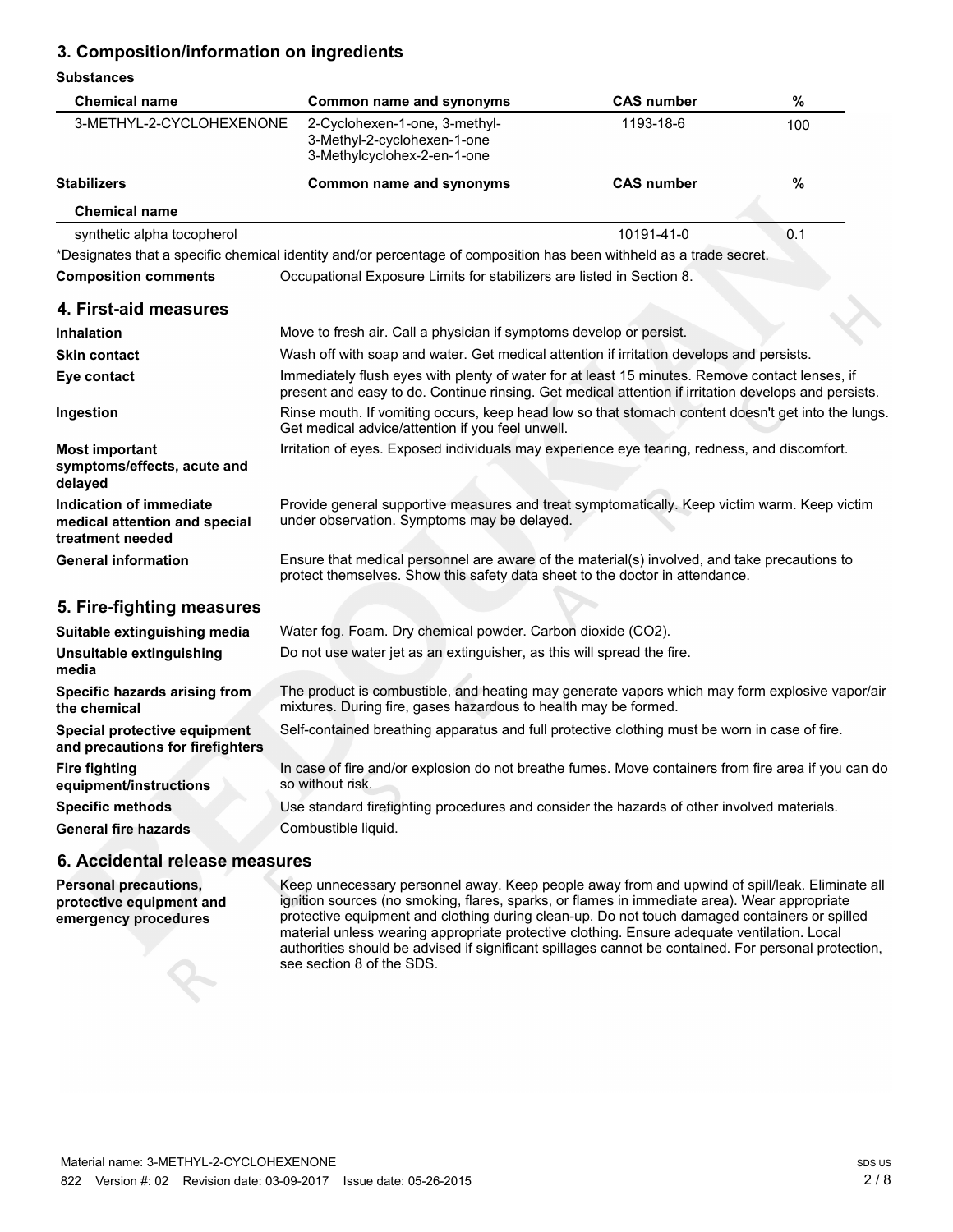| <b>Methods and materials for</b><br>containment and cleaning up | Eliminate all ignition sources (no smoking, flares, sparks, or flames in immediate area). Keep<br>combustibles (wood, paper, oil, etc.) away from spilled material.                                                                                                                                                                                                                                                                                   |
|-----------------------------------------------------------------|-------------------------------------------------------------------------------------------------------------------------------------------------------------------------------------------------------------------------------------------------------------------------------------------------------------------------------------------------------------------------------------------------------------------------------------------------------|
|                                                                 | Large Spills: Stop the flow of material, if this is without risk. Dike the spilled material, where this is<br>possible. Cover with plastic sheet to prevent spreading. Use a non-combustible material like<br>vermiculite, sand or earth to soak up the product and place into a container for later disposal.<br>Following product recovery, flush area with water.                                                                                  |
|                                                                 | Small Spills: Absorb with earth, sand or other non-combustible material and transfer to containers<br>for later disposal. Wipe up with absorbent material (e.g. cloth, fleece). Clean surface thoroughly to<br>remove residual contamination.                                                                                                                                                                                                         |
|                                                                 | Never return spills to original containers for re-use. For waste disposal, see section 13 of the SDS.                                                                                                                                                                                                                                                                                                                                                 |
| <b>Environmental precautions</b>                                | Avoid discharge into drains, water courses or onto the ground.                                                                                                                                                                                                                                                                                                                                                                                        |
| 7. Handling and storage                                         |                                                                                                                                                                                                                                                                                                                                                                                                                                                       |
| <b>Precautions for safe handling</b>                            | Keep away from open flames, hot surfaces and sources of ignition. Do not taste or swallow. Avoid<br>contact with eyes. When using, do not eat, drink or smoke. Provide adequate ventilation. Wear<br>appropriate personal protective equipment. Wash hands thoroughly after handling. Observe good<br>industrial hygiene practices.                                                                                                                   |
| Conditions for safe storage,<br>including any incompatibilities | Keep away from heat, sparks and open flame. Store in a cool, dry place out of direct sunlight.<br>Store in original tightly closed container. Store in a well-ventilated place. Keep in an area equipped<br>with sprinklers. Store away from incompatible materials (see Section 10 of the SDS).<br>Recommended Packaging: Glass, Plastic, Aluminum or Phenolic Lined Steel. Store tightly sealed<br>under inert gas in a cool, well-ventilated area. |
| 8. Exposure controls/personal protection                        |                                                                                                                                                                                                                                                                                                                                                                                                                                                       |
| <b>Occupational exposure limits</b>                             | No exposure limits noted for ingredient(s).                                                                                                                                                                                                                                                                                                                                                                                                           |
| <b>Biological limit values</b>                                  | No biological exposure limits noted for the ingredient(s).                                                                                                                                                                                                                                                                                                                                                                                            |
| Appropriate engineering<br>controls                             | Good general ventilation (typically 10 air changes per hour) should be used. Ventilation rates<br>should be matched to conditions. If applicable, use process enclosures, local exhaust ventilation,<br>or other engineering controls to maintain airborne levels below recommended exposure limits. If<br>exposure limits have not been established, maintain airborne levels to an acceptable level. Provide<br>eyewash station.                    |
|                                                                 | Individual protection measures, such as personal protective equipment                                                                                                                                                                                                                                                                                                                                                                                 |
| <b>Eye/face protection</b>                                      | Face shield is recommended. Wear safety glasses with side shields (or goggles).                                                                                                                                                                                                                                                                                                                                                                       |
| <b>Skin protection</b>                                          |                                                                                                                                                                                                                                                                                                                                                                                                                                                       |
| <b>Hand protection</b>                                          | Wear appropriate chemical resistant gloves. Suitable gloves can be recommended by the glove<br>supplier.                                                                                                                                                                                                                                                                                                                                              |
| <b>Other</b>                                                    | Wear suitable protective clothing.                                                                                                                                                                                                                                                                                                                                                                                                                    |
| <b>Respiratory protection</b>                                   | If engineering controls do not maintain airborne concentrations below recommended exposure<br>limits (where applicable) or to an acceptable level (in countries where exposure limits have not<br>been established), an approved respirator must be worn.                                                                                                                                                                                             |
| <b>Thermal hazards</b>                                          | Wear appropriate thermal protective clothing, when necessary.                                                                                                                                                                                                                                                                                                                                                                                         |
| <b>General hygiene</b><br>considerations                        | When using do not smoke. Keep away from food and drink. Always observe good personal<br>hygiene measures, such as washing after handling the material and before eating, drinking, and/or<br>smoking. Routinely wash work clothing and protective equipment to remove contaminants.                                                                                                                                                                   |
| 9. Physical and chemical properties                             |                                                                                                                                                                                                                                                                                                                                                                                                                                                       |
| <b>Appearance</b>                                               |                                                                                                                                                                                                                                                                                                                                                                                                                                                       |
| <b>Physical state</b>                                           | Liquid.                                                                                                                                                                                                                                                                                                                                                                                                                                               |
|                                                                 |                                                                                                                                                                                                                                                                                                                                                                                                                                                       |

| <b>Physical state</b>             | Liguid.                                 |
|-----------------------------------|-----------------------------------------|
| Color                             | colorless to yellow                     |
| Odor                              | powerful nutty, caramel-like odor       |
| Odor threshold                    | Not available.                          |
| рH                                | Not available.                          |
| Melting point/freezing point      | $-5.8$ °F (-21 °C)                      |
| Initial boiling point and boiling | 393.8 °F (201 °C) Literature reference. |
| range                             |                                         |
| <b>Flash point</b>                | 165 °F (74 °C) Closed Cup               |
| <b>Evaporation rate</b>           | Not available.                          |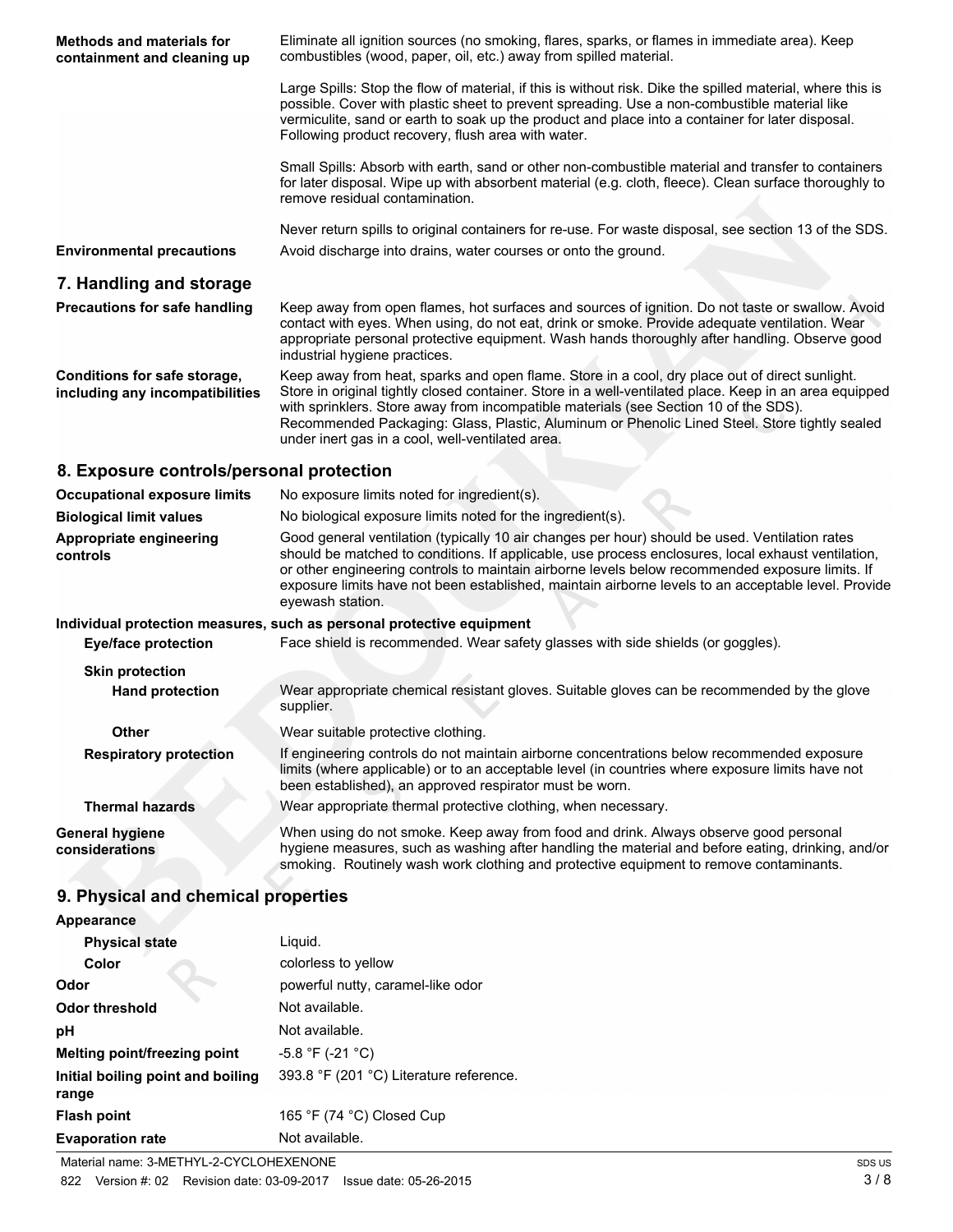| Flammability (solid, gas)                         | Not applicable.                                                                                                                       |
|---------------------------------------------------|---------------------------------------------------------------------------------------------------------------------------------------|
| Upper/lower flammability or explosive limits      |                                                                                                                                       |
| <b>Flammability limit - lower</b><br>(%)          | Not available.                                                                                                                        |
| <b>Flammability limit - upper</b><br>(%)          | Not available.                                                                                                                        |
| Explosive limit - lower (%)                       | Not available.                                                                                                                        |
| Explosive limit - upper (%)                       | Not available.                                                                                                                        |
| Vapor pressure                                    | 0.34 mmHg at 20°C; US EPA. 2014. Estimation Programs Interface Suite™ for Microsoft®<br>Windows, v 4.11. US EPA, Washington, DC, USA. |
| <b>Vapor density</b>                              | 3.8 Relative to air; air = $1$                                                                                                        |
| <b>Relative density</b>                           | Not available.                                                                                                                        |
| Solubility(ies)                                   |                                                                                                                                       |
| Solubility (water)                                | Not available.                                                                                                                        |
| <b>Partition coefficient</b><br>(n-octanol/water) | 1.75 US EPA. 2014. Estimation Programs Interface Suite™ for Microsoft® Windows, v 4.11. US<br>EPA, Washington, DC, USA.               |
| <b>Auto-ignition temperature</b>                  | Not available.                                                                                                                        |
| <b>Decomposition temperature</b>                  | Not available.                                                                                                                        |
| <b>Viscosity</b>                                  | Not available.                                                                                                                        |
| <b>Other information</b>                          |                                                                                                                                       |
| <b>Density</b>                                    | $0.962 - 0.972$ g/cm3                                                                                                                 |
| <b>Explosive properties</b>                       | Not explosive.                                                                                                                        |
| <b>Flammability class</b>                         | Combustible IIIA estimated                                                                                                            |
| <b>Molecular formula</b>                          | C7H10O                                                                                                                                |
| <b>Molecular weight</b>                           | 110.16                                                                                                                                |
| <b>Oxidizing properties</b>                       | Not oxidizing.                                                                                                                        |
| <b>Specific gravity</b>                           | $0.962 - 0.972$ at 25°C                                                                                                               |
| Ctability and reactivity                          |                                                                                                                                       |

# **10. Stability and reactivity**

| The product is stable and non-reactive under normal conditions of use, storage and transport.                                                     |
|---------------------------------------------------------------------------------------------------------------------------------------------------|
| Material is stable under normal conditions.                                                                                                       |
| Hazardous polymerization does not occur.                                                                                                          |
| Avoid heat, sparks, open flames and other ignition sources. Avoid temperatures exceeding the<br>flash point. Contact with incompatible materials. |
| Strong oxidizing agents.                                                                                                                          |
| No hazardous decomposition products are known.                                                                                                    |
|                                                                                                                                                   |

# **11. Toxicological information**

# **Information on likely routes of exposure**

| <b>Inhalation</b>                                                                  | No adverse effects due to inhalation are expected.                                           |  |  |
|------------------------------------------------------------------------------------|----------------------------------------------------------------------------------------------|--|--|
| <b>Skin contact</b>                                                                | No adverse effects due to skin contact are expected.                                         |  |  |
| Eye contact                                                                        | Causes eve irritation.                                                                       |  |  |
| Ingestion                                                                          | Harmful if swallowed.                                                                        |  |  |
| Symptoms related to the<br>physical, chemical and<br>toxicological characteristics | Irritation of eyes. Exposed individuals may experience eye tearing, redness, and discomfort. |  |  |
| Information on toxicological effects                                               |                                                                                              |  |  |
| <b>Acute toxicity</b>                                                              | Harmful if swallowed.                                                                        |  |  |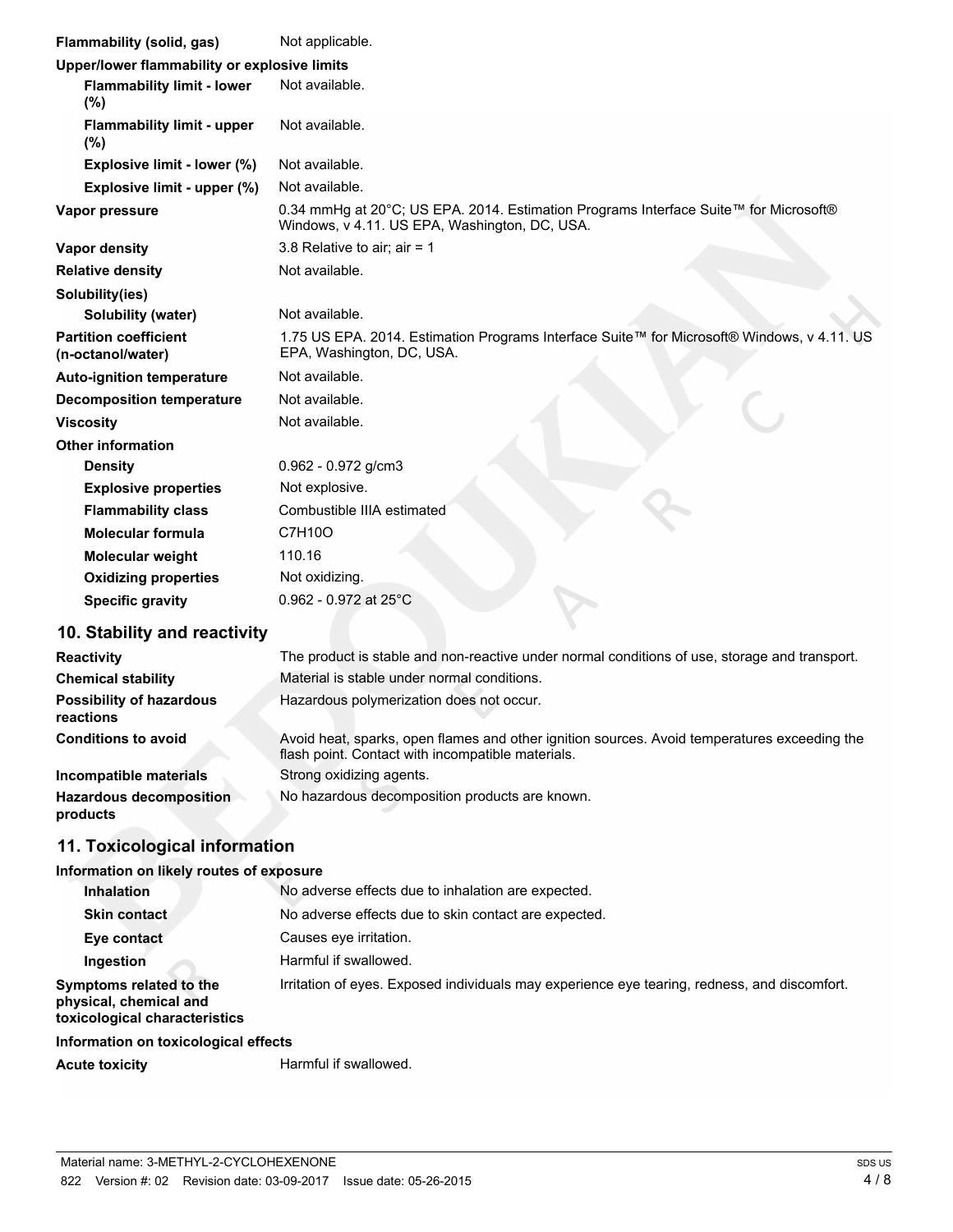| <b>Product</b>                                                | <b>Species</b>                                                                                                                         | <b>Test Results</b>                                                                                                                                                                                                                                                                                                                                                                                                    |
|---------------------------------------------------------------|----------------------------------------------------------------------------------------------------------------------------------------|------------------------------------------------------------------------------------------------------------------------------------------------------------------------------------------------------------------------------------------------------------------------------------------------------------------------------------------------------------------------------------------------------------------------|
| 3-METHYL-2-CYCLOHEXENONE (CAS 1193-18-6)                      |                                                                                                                                        |                                                                                                                                                                                                                                                                                                                                                                                                                        |
| Acute<br><b>Inhalation</b>                                    |                                                                                                                                        |                                                                                                                                                                                                                                                                                                                                                                                                                        |
| Liquid<br>LC0                                                 | Rat                                                                                                                                    | > 19.7 mg/l, 1 hr No mortality noted.<br>Literature reference                                                                                                                                                                                                                                                                                                                                                          |
| Oral<br>Vapor                                                 |                                                                                                                                        |                                                                                                                                                                                                                                                                                                                                                                                                                        |
| LD50                                                          | Mouse                                                                                                                                  | 1600 mg/kg Literature reference                                                                                                                                                                                                                                                                                                                                                                                        |
| <b>Skin corrosion/irritation</b>                              | * Estimates for product may be based on additional component data not shown.<br>Prolonged skin contact may cause temporary irritation. |                                                                                                                                                                                                                                                                                                                                                                                                                        |
| <b>Irritation Corrosion - Skin</b>                            |                                                                                                                                        |                                                                                                                                                                                                                                                                                                                                                                                                                        |
| 3-METHYL-2-CYCLOHEXENONE                                      |                                                                                                                                        | 100 % Buehler, Preliminary irritation study as part of a skin<br>sensitization assay. Vehicle acetone, 10, 25, 50, 75% tested.<br>50% was selected for the challenge phase of the<br>sensitization study. At 75% there was 1/4 guinea pigs with a<br>mild erythema (0.5) after 24 hours, that was still present at<br>48 hours.<br>Result: Irritation noted.<br>Species: Guinea pig<br>Organ: Skin<br>Notes: BRI study |
| Serious eye damage/eye<br>irritation                          | Causes eye irritation.                                                                                                                 |                                                                                                                                                                                                                                                                                                                                                                                                                        |
| <b>Irritation Corrosion - Eye</b><br>3-METHYL-2-CYCLOHEXENONE |                                                                                                                                        | 100 %, 6 animals tested. Conjunctival irritation, but no effects<br>on the iris or cornea were noted. All effects decreased in<br>severity after 24 hours and no effects were<br>observed 1 week after treatment.<br>Result: Irritation noted.<br>Species: Rabbit<br>Organ: Eye                                                                                                                                        |
| Respiratory or skin sensitization                             |                                                                                                                                        | Notes: Literature reference                                                                                                                                                                                                                                                                                                                                                                                            |
| <b>Respiratory sensitization</b>                              | Not a respiratory sensitizer.                                                                                                          |                                                                                                                                                                                                                                                                                                                                                                                                                        |
| <b>Skin sensitization</b>                                     | This product is not expected to cause skin sensitization.                                                                              |                                                                                                                                                                                                                                                                                                                                                                                                                        |
| <b>Skin sensitization</b><br>3-METHYL-2-CYCLOHEXENONE         |                                                                                                                                        | USEPA OPPTS 870.2600, Induction at 100%, challenge 50%<br>in acetone.<br>Result: Not sensitizing.<br>Species: Guinea pig<br>Organ: Skin<br>Notes: BRI study                                                                                                                                                                                                                                                            |
| <b>Germ cell mutagenicity</b>                                 | mutagenic or genotoxic.                                                                                                                | No data available to indicate product or any components present at greater than 0.1% are                                                                                                                                                                                                                                                                                                                               |
| Germ cell mutagenicity: Ames test                             |                                                                                                                                        |                                                                                                                                                                                                                                                                                                                                                                                                                        |
| 3-METHYL-2-CYCLOHEXENONE                                      |                                                                                                                                        | quantitative forward mutation assay, Strain TM 677 with and<br>without metabolic activation. Doses 0.31 - 5.0 mg/mL.<br>Vehicle DMSO.<br>Result: exhibited no significant activity<br>Species: Salmonella typhimurium<br>Notes: Literature reference                                                                                                                                                                   |
| Carcinogenicity                                               |                                                                                                                                        | This product is not considered to be a carcinogen by IARC, ACGIH, NTP, or OSHA.                                                                                                                                                                                                                                                                                                                                        |
| Not listed.<br>Not regulated.                                 | IARC Monographs. Overall Evaluation of Carcinogenicity<br>OSHA Specifically Regulated Substances (29 CFR 1910.1001-1050)               |                                                                                                                                                                                                                                                                                                                                                                                                                        |
| Not listed.                                                   | US. National Toxicology Program (NTP) Report on Carcinogens                                                                            |                                                                                                                                                                                                                                                                                                                                                                                                                        |
| Material name: 3-METHYL-2-CYCLOHEXENONE                       |                                                                                                                                        | SDS <sub>L</sub>                                                                                                                                                                                                                                                                                                                                                                                                       |

822 Version #: 02 Revision date: 03-09-2017 Issue date: 05-26-2015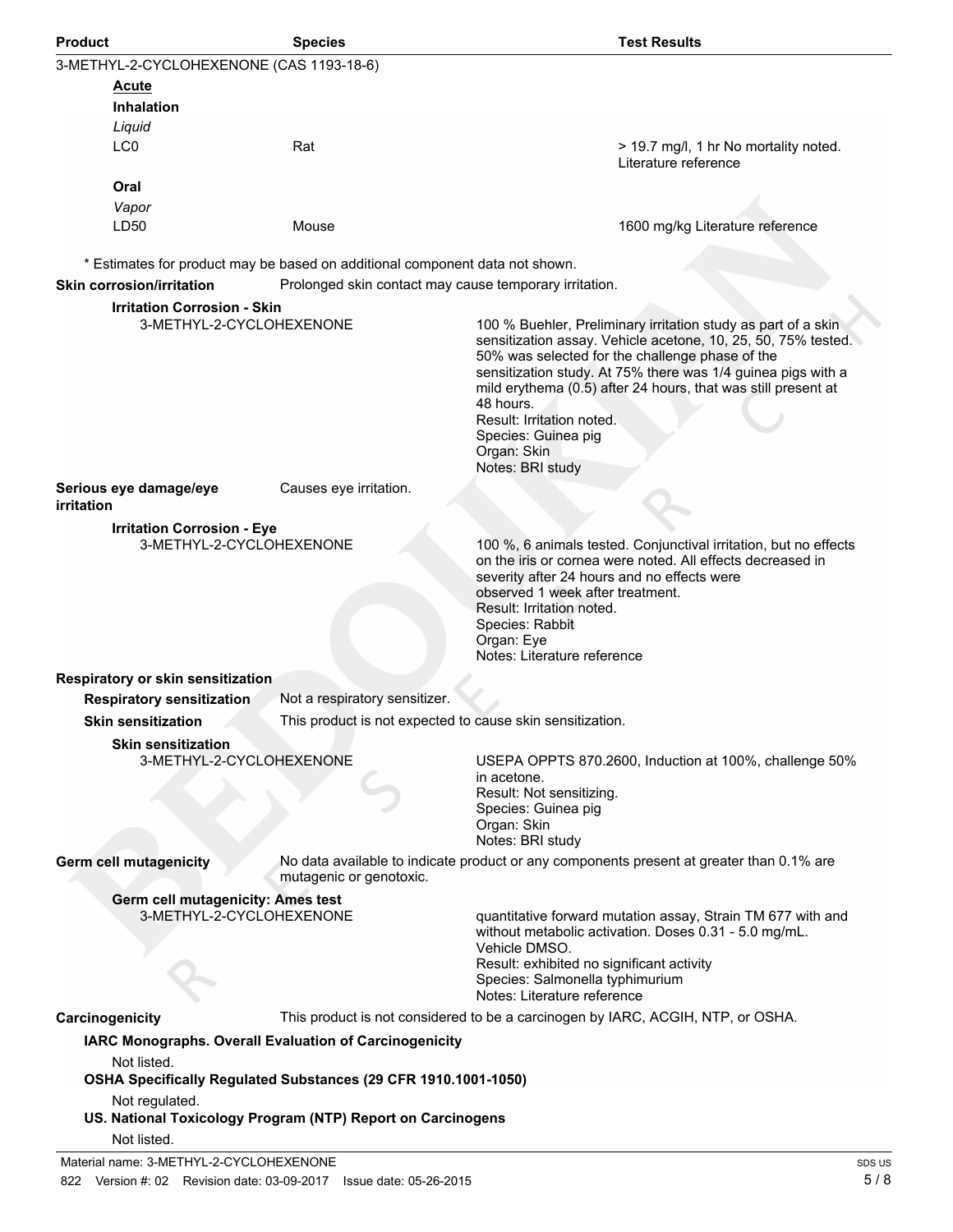| <b>Reproductive toxicity</b>                                                  | This product is not expected to cause reproductive or developmental effects.                                                                                                                          |                                                                                                                             |  |
|-------------------------------------------------------------------------------|-------------------------------------------------------------------------------------------------------------------------------------------------------------------------------------------------------|-----------------------------------------------------------------------------------------------------------------------------|--|
| Specific target organ toxicity -<br>single exposure                           | Not classified.                                                                                                                                                                                       |                                                                                                                             |  |
| Specific target organ toxicity -<br>repeated exposure                         | Not classified.                                                                                                                                                                                       |                                                                                                                             |  |
| <b>Aspiration hazard</b>                                                      | Not an aspiration hazard.                                                                                                                                                                             |                                                                                                                             |  |
| 12. Ecological information                                                    |                                                                                                                                                                                                       |                                                                                                                             |  |
| <b>Ecotoxicity</b>                                                            | The product is not classified as environmentally hazardous. However, this does not exclude the<br>possibility that large or frequent spills can have a harmful or damaging effect on the environment. |                                                                                                                             |  |
| Persistence and degradability                                                 | No data is available on the degradability of this product.                                                                                                                                            |                                                                                                                             |  |
| <b>Bioaccumulative potential</b>                                              |                                                                                                                                                                                                       |                                                                                                                             |  |
| Partition coefficient n-octanol / water (log Kow)<br>3-METHYL-2-CYCLOHEXENONE |                                                                                                                                                                                                       | 1.75, US EPA. 2014. Estimation Programs Interface Suite™<br>for Microsoft® Windows, v 4.11. US EPA, Washington, DC,<br>USA. |  |
| <b>Mobility in soil</b>                                                       | No data available.                                                                                                                                                                                    |                                                                                                                             |  |
| Other adverse effects                                                         | No other adverse environmental effects (e.g. ozone depletion, photochemical ozone creation<br>potential, endocrine disruption, global warming potential) are expected from this component.            |                                                                                                                             |  |
| 13. Disposal considerations                                                   |                                                                                                                                                                                                       |                                                                                                                             |  |

| <b>Disposal instructions</b>             | Collect and reclaim or dispose in sealed containers at licensed waste disposal site. Dispose of<br>contents/container in accordance with local/regional/national/international regulations.                            |
|------------------------------------------|------------------------------------------------------------------------------------------------------------------------------------------------------------------------------------------------------------------------|
| Local disposal regulations               | Dispose in accordance with all applicable regulations.                                                                                                                                                                 |
| Hazardous waste code                     | The waste code should be assigned in discussion between the user, the producer and the waste<br>disposal company.                                                                                                      |
| Waste from residues / unused<br>products | Dispose of in accordance with local regulations. Empty containers or liners may retain some<br>product residues. This material and its container must be disposed of in a safe manner (see:<br>Disposal instructions). |
| Contaminated packaging                   | Since emptied containers may retain product residue, follow label warnings even after container is<br>emptied. Empty containers should be taken to an approved waste handling site for recycling or<br>disposal.       |

# **14. Transport information**

#### **DOT**

Not regulated as dangerous goods.

#### **IATA**

Not regulated as dangerous goods.

#### **IMDG**

Not regulated as dangerous goods. **Transport in bulk according to** Not established.

**Annex II of MARPOL 73/78 and the IBC Code**

#### **15. Regulatory information**

**US federal regulations**

This product is a "Hazardous Chemical" as defined by the OSHA Hazard Communication Standard, 29 CFR 1910.1200.

#### **TSCA Section 12(b) Export Notification (40 CFR 707, Subpt. D)**

Not regulated.

**CERCLA Hazardous Substance List (40 CFR 302.4)**

Not listed.

**SARA 304 Emergency release notification**

#### Not regulated.

**OSHA Specifically Regulated Substances (29 CFR 1910.1001-1050)**

Not regulated.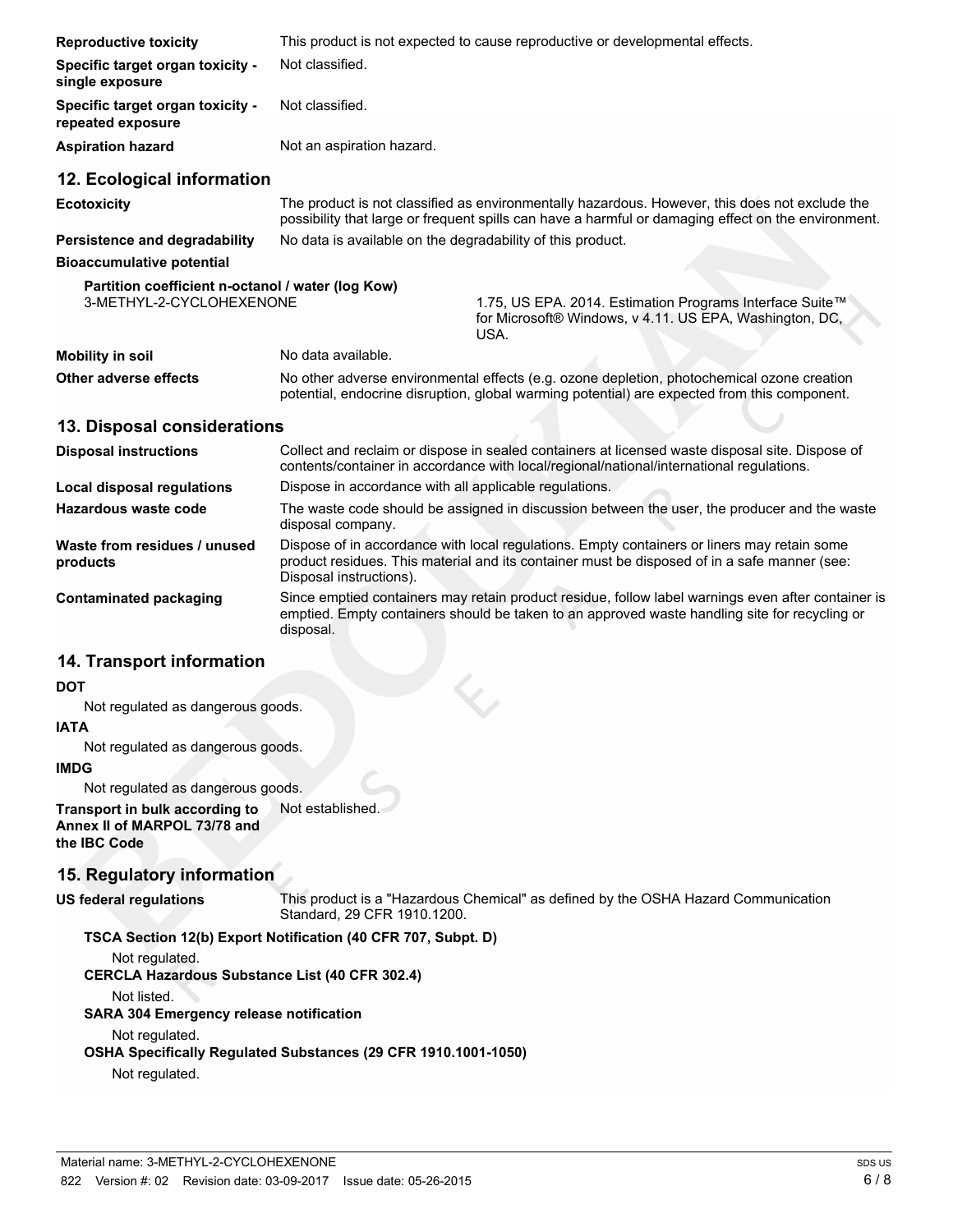#### **Superfund Amendments and Reauthorization Act of 1986 (SARA)**

#### **Hazard categories**

Immediate Hazard - Yes Delayed Hazard - No Fire Hazard - Yes Pressure Hazard - No Reactivity Hazard - No

#### **SARA 302 Extremely hazardous substance**

Not listed.

**SARA 311/312 Hazardous** Yes **chemical**

**SARA 313 (TRI reporting)** Not regulated.

### **Other federal regulations**

**Clean Air Act (CAA) Section 112 Hazardous Air Pollutants (HAPs) List**

Not regulated.

**Clean Air Act (CAA) Section 112(r) Accidental Release Prevention (40 CFR 68.130)**

Not regulated.

**Safe Drinking Water Act** Not regulated. **(SDWA)**

#### **US state regulations**

**US. California Controlled Substances. CA Department of Justice (California Health and Safety Code Section 11100)** Not listed.

**US. Massachusetts RTK - Substance List**

Not regulated.

**US. New Jersey Worker and Community Right-to-Know Act**

#### Not listed.

**US. Pennsylvania Worker and Community Right-to-Know Law** Not listed.

#### **US. Rhode Island RTK**

Not regulated.

#### **US. California Proposition 65**

California Safe Drinking Water and Toxic Enforcement Act of 1986 (Proposition 65): This material is not known to contain any chemicals currently listed as carcinogens or reproductive toxins.

#### **International Inventories**

| Country(s) or region         | <b>Inventory name</b>                                                     | On inventory (yes/no)* |
|------------------------------|---------------------------------------------------------------------------|------------------------|
| Australia                    | Australian Inventory of Chemical Substances (AICS)                        | Yes                    |
| Canada                       | Domestic Substances List (DSL)                                            | Yes                    |
| Canada                       | Non-Domestic Substances List (NDSL)                                       | <b>No</b>              |
| China                        | Inventory of Existing Chemical Substances in China (IECSC)                | No.                    |
| Europe                       | European Inventory of Existing Commercial Chemical<br>Substances (EINECS) | Yes                    |
| Europe                       | European List of Notified Chemical Substances (ELINCS)                    | <b>No</b>              |
| Japan                        | Inventory of Existing and New Chemical Substances (ENCS)                  | No.                    |
| Korea                        | Existing Chemicals List (ECL)                                             | Yes                    |
| New Zealand                  | New Zealand Inventory                                                     | Yes                    |
| Philippines                  | Philippine Inventory of Chemicals and Chemical Substances<br>(PICCS)      | <b>No</b>              |
| Linited Ctates & Duarte Dies | $Tavi2$ Cubetanese Control A of $(TCCA)$ Inventory                        | $V_{\alpha\alpha}$     |

United States & Puerto Rico Toxic Substances Control Act (TSCA) Inventory

\*A "Yes" indicates that all components of this product comply with the inventory requirements administered by the governing country(s) A "No" indicates that one or more components of the product are not listed or exempt from listing on the inventory administered by the governing country(s).

## **16. Other information, including date of preparation or last revision**

| Issue date           | 05-26-2015 |
|----------------------|------------|
| <b>Revision date</b> | 03-09-2017 |
| Version #            | 02         |